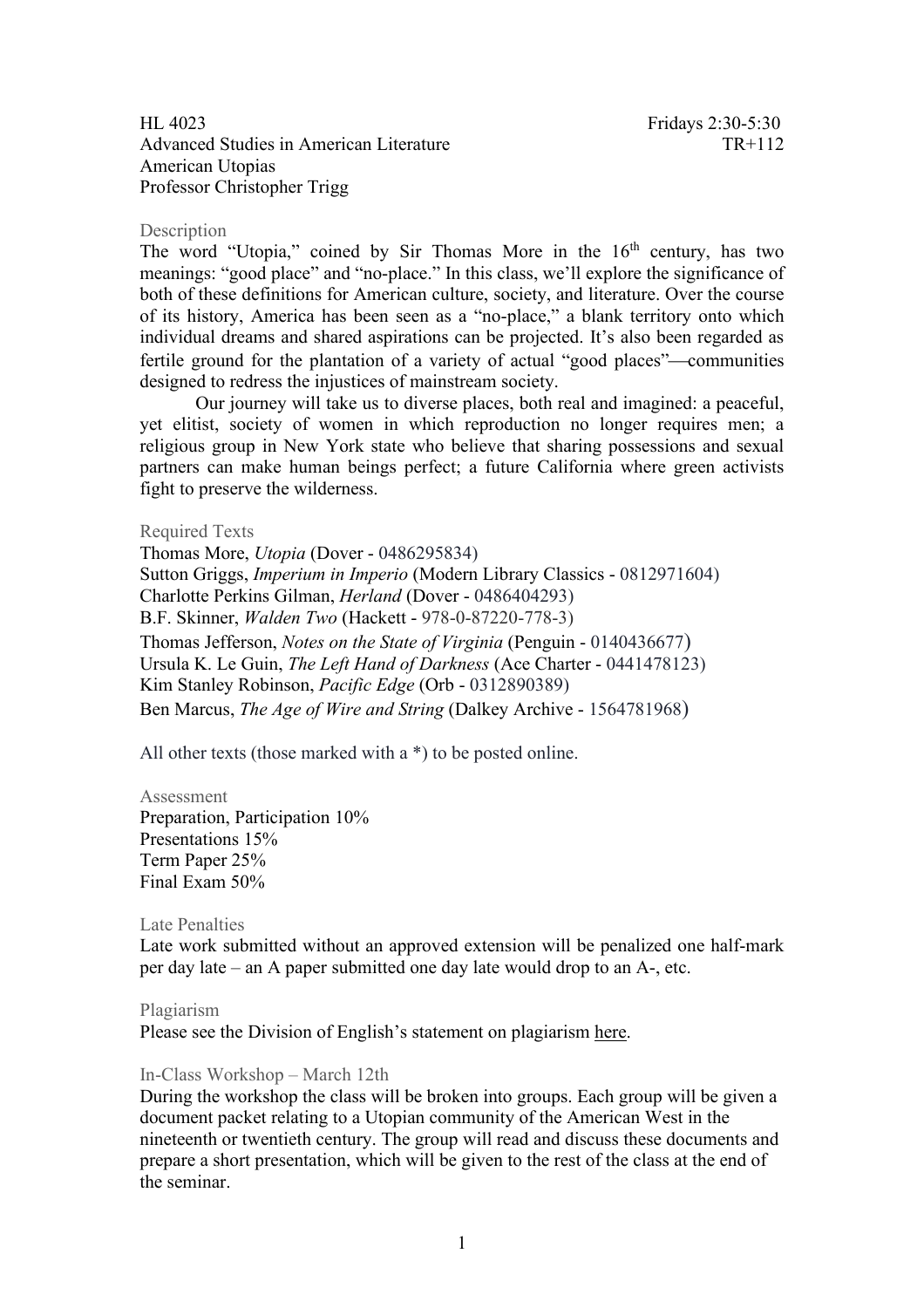Schedule

1.  $15<sup>th</sup>$  January America and Utopia: New Worlds Thomas More, *Utopia*, part one

2.  $22<sup>nd</sup>$  January The Meaning of Utopia Thomas More, *Utopia*, part two Richard Rorty, "Private Irony and Liberal Hope"\*

Unit A: Social Utopias

3.  $29<sup>th</sup>$  January "The Race Problem" Sutton E. Griggs, *Imperium in Imperio*

4. 5<sup>th</sup> February A Feminist Utopia Charlotte Perkins Gilman, *Herland*

5. 12<sup>th</sup> February "A Social System that Really Works" B.F. Skinner, *Walden Two*

6.  $19<sup>th</sup>$  February The American Revolution Thomas Jefferson, "Declaration of Independence."\* ---, *Notes on the State of Virginia*

Unit B: Religious Utopias

7. 26<sup>th</sup> February The Oneida Perfectionists Spencer Klaw, *Without Sin*\*

Recess ----------------------------------------------------------------------------------------------

8.  $12^{th}$  March In-Class Workshop: Utopian Communities of the American West

9. 19<sup>th</sup> March Scientology Lawrence Wright, "The Apostate"\* Paul Thomas Anderson, *The Master* (film screened in class)

 $25<sup>th</sup> March – Good Friday – no class$